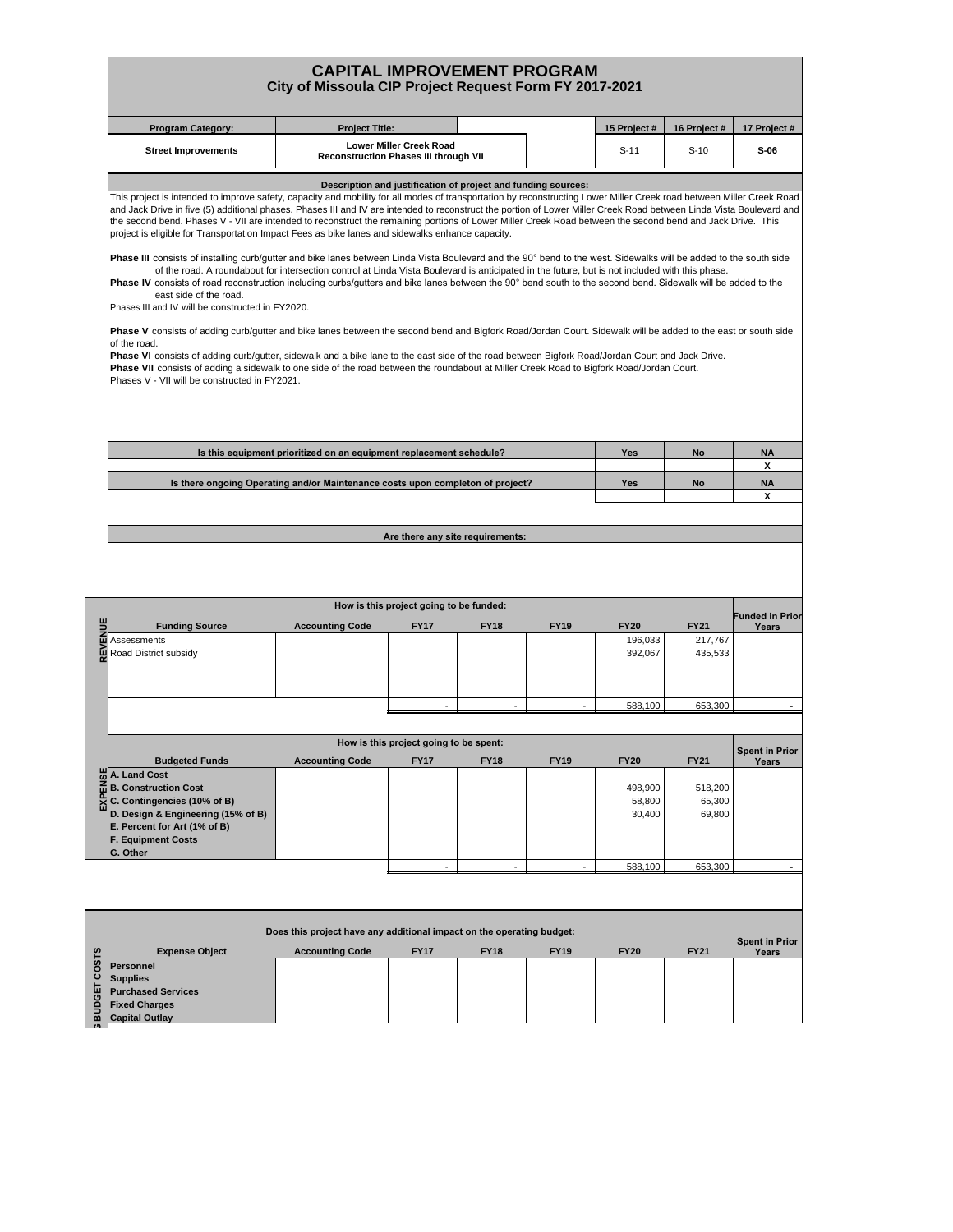| <b>OPERATING</b> | <b>Debt Service</b>                                |                             |                                  |                              |                               |                          |
|------------------|----------------------------------------------------|-----------------------------|----------------------------------|------------------------------|-------------------------------|--------------------------|
|                  | Description of additional operating budget impact: |                             |                                  |                              |                               |                          |
|                  | <b>Responsible Person:</b>                         | Responsible<br>Department:  | <b>Date Submitted to Finance</b> | <b>Today's Date and Time</b> | Preparer's<br><b>Initials</b> | <b>Total Score</b>       |
|                  | <b>Kevin Slovarp</b>                               | <b>Development Services</b> | 3/25/2016                        | 4/20/16 12:19                | <b>KMG</b>                    | $\overline{\phantom{a}}$ |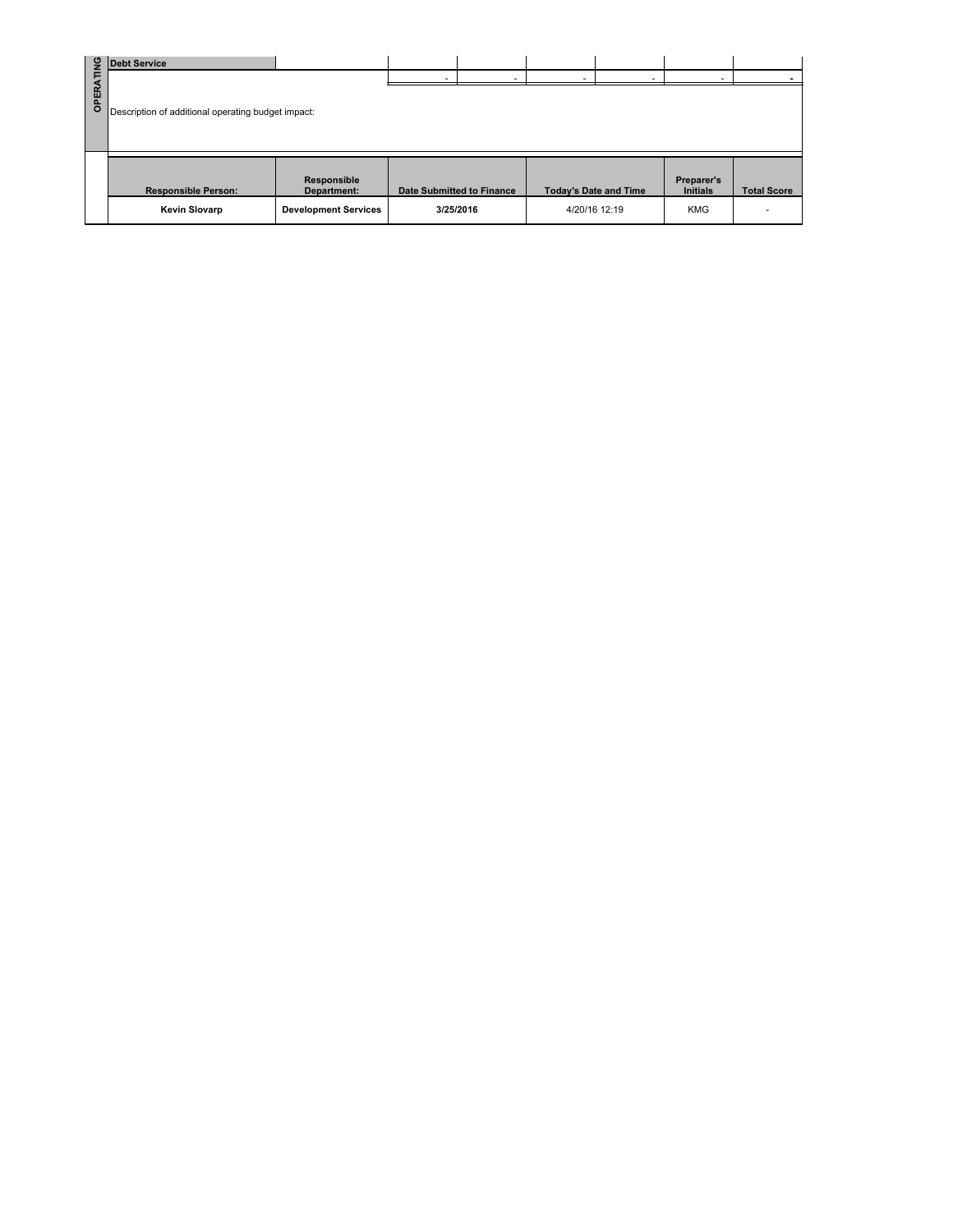| <b>CAPITAL IMPROVEMENT PROGRAM</b><br><b>Project Rating</b>                                                                                                                                                                                                                  |                                                                                           |                              |                   |                                                                                                                                                                        |                |                        |  |  |
|------------------------------------------------------------------------------------------------------------------------------------------------------------------------------------------------------------------------------------------------------------------------------|-------------------------------------------------------------------------------------------|------------------------------|-------------------|------------------------------------------------------------------------------------------------------------------------------------------------------------------------|----------------|------------------------|--|--|
|                                                                                                                                                                                                                                                                              |                                                                                           |                              |                   | (See C.I.P. Instructions For Explanation of Criteria)                                                                                                                  |                |                        |  |  |
| <b>Program Category:</b><br><b>Street Improvements</b>                                                                                                                                                                                                                       | <b>Project Title:</b><br>Lower Miller Creek Road<br>Reconstruction Phases III through VII |                              |                   |                                                                                                                                                                        |                | 17 Project #<br>$S-06$ |  |  |
| <b>Qualitative Analysis</b>                                                                                                                                                                                                                                                  |                                                                                           | Yes                          | <b>No</b>         | <b>Comments</b>                                                                                                                                                        |                |                        |  |  |
| 1. Is the project necessary to meet federal,<br>state, or local legal requirements? This cri-<br>terion includes projects mandated by Court                                                                                                                                  |                                                                                           |                              |                   |                                                                                                                                                                        |                |                        |  |  |
| Order to meet requirements of law or other<br>requirements. Of special concern is that the<br>project be accessible to the handicapped.                                                                                                                                      |                                                                                           |                              | Х                 |                                                                                                                                                                        |                |                        |  |  |
| 2. Is the project necessary to fulfill a con-<br>tractual requirement? This criterion includes<br>Federal or State grants which require local<br>participation. Indicate the Grant name and<br>number in the comment column.                                                 |                                                                                           |                              | <b>FY16</b>       |                                                                                                                                                                        |                |                        |  |  |
| 3. Is this project urgently required? Will de-<br>lay result in curtailment of an essential ser-<br>vice? This statement should be checked<br>"Yes" only if an emergency is clearly indi-<br>cated; otherwise, answer "No". If "Yes",<br>be sure to give full justification. |                                                                                           |                              | X<br><b>FY16</b>  |                                                                                                                                                                        |                |                        |  |  |
| 4. Does the project provide for and/or im-<br>prove public health and/or public safety?<br>This criterion should be answered "No" un-<br>less public health and/or safety can be<br>shown to be an urgent or critical factor.                                                |                                                                                           |                              | $\times$          |                                                                                                                                                                        |                |                        |  |  |
| <b>Quantitative Analysis</b>                                                                                                                                                                                                                                                 |                                                                                           | Raw<br><b>Score</b><br>Range |                   | <b>Comments</b>                                                                                                                                                        | Weight         | <b>Total</b><br>Score  |  |  |
| 5. Does the project result in maximum<br>benefit to the community from the<br>investment dollar?                                                                                                                                                                             |                                                                                           | $(0-3)$                      |                   | Street Division project.                                                                                                                                               | 5              |                        |  |  |
| 6. Does the project require speedy<br>implementation in order to assure its<br>maximum effectiveness?                                                                                                                                                                        |                                                                                           | $(0-3)$                      | to Brooks Street. | Roads are rapidly deteriorating; full connection of bike lanes and sidewalk from Maloney Ranch                                                                         | $\overline{4}$ |                        |  |  |
| 7. Does the project conserve energy,<br>cultural or natural resources, or reduce<br>pollution?                                                                                                                                                                               |                                                                                           | $(0-3)$                      |                   | Reduction of resources necessary to pothole patch the existing roadway.                                                                                                |                |                        |  |  |
| 8. Does the project improve or expand<br>upon essential City services where such<br>services are recognized and accepted as<br>being necessary and effective?                                                                                                                |                                                                                           | $(0-2)$                      |                   | The first step in the process of turning the narrow shoulderless road into a "complete" street, or<br>4<br>street with bike lanes, drainage improvements and sidewalk. |                |                        |  |  |
| 9. Does the project specifically relate to the<br>City's strategic planning priorities or other<br>plans?                                                                                                                                                                    |                                                                                           | $(0-3)$                      |                   | Quality of life. Enhancing access to and from City neighborhoods limits the amount of<br>maintenance needed for the existing road.                                     | $\overline{4}$ |                        |  |  |
|                                                                                                                                                                                                                                                                              |                                                                                           |                              |                   | <b>Total Score</b>                                                                                                                                                     |                |                        |  |  |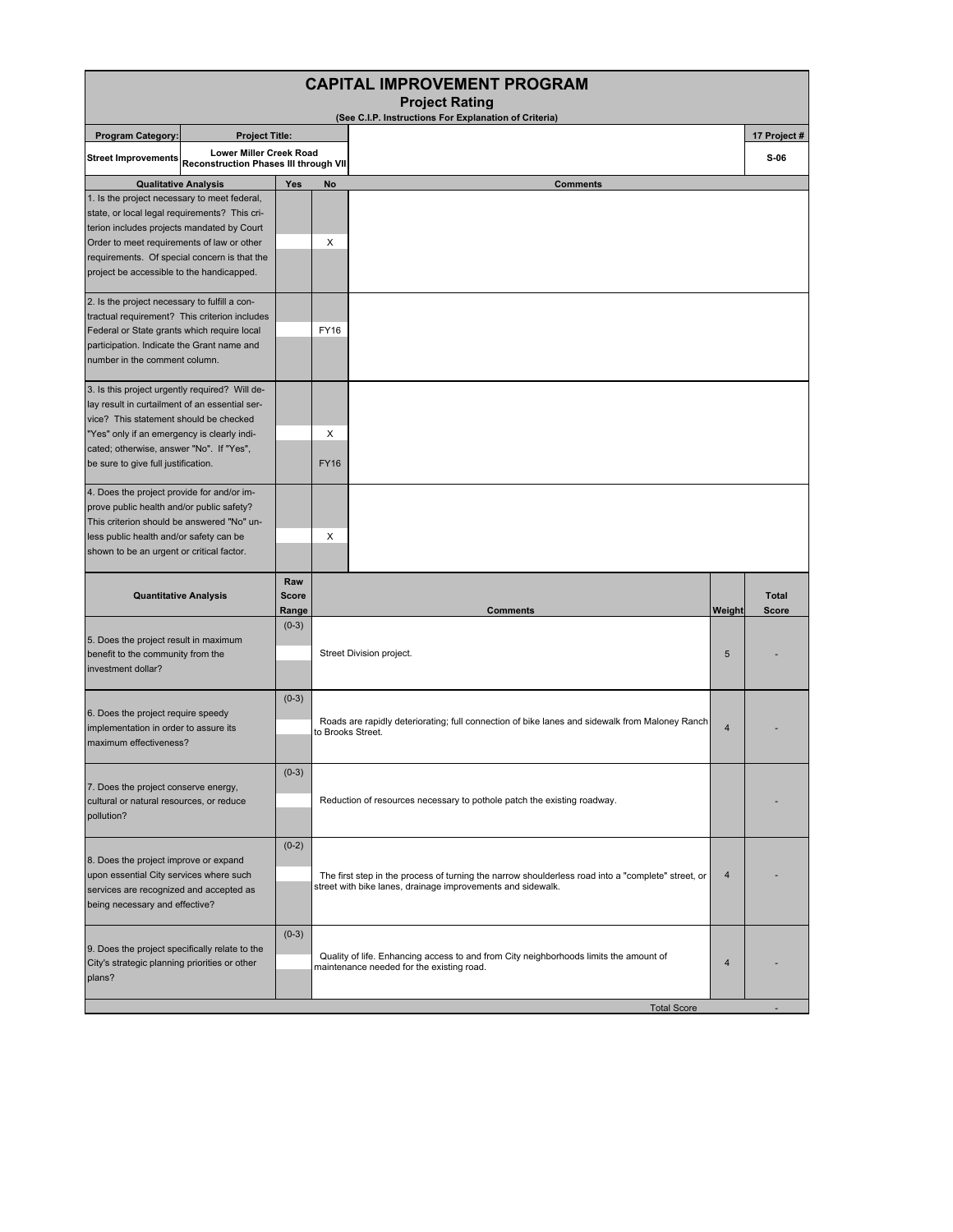**17 Project # S-06**

| City of MIGHMER MIRILER ICREEK ROAD IMPROVEMENT COST ESTIMATES |                                          |                |                  |             |           | 14 Project # |        | 15 Project 16 Project # |
|----------------------------------------------------------------|------------------------------------------|----------------|------------------|-------------|-----------|--------------|--------|-------------------------|
|                                                                | <b>LINDA VISTA BOULEVARD TO 90° BEND</b> |                |                  |             |           |              |        |                         |
| <b>PHASE III</b>                                               | Improvements on south side only          |                |                  |             |           |              |        |                         |
| <b>ASSESSMENTS</b>                                             | UNIT QUANTITY UNIT COST TOTAL COST       |                |                  |             |           |              |        |                         |
| Install Curb LF                                                | $1,080$ \$                               |                | 24               |             | \$25,920  |              |        |                         |
| Install 7' Sidewalk SF                                         | 7,560 \$                                 |                | 6                |             | \$45,360  |              |        |                         |
| Miscellaneous LS                                               |                                          | 1 <sup>°</sup> | 10,000           |             | \$10,000  |              |        |                         |
|                                                                |                                          |                |                  |             | \$81,280  |              |        |                         |
| Fees                                                           |                                          |                | 19%              |             | \$15,443  |              |        |                         |
|                                                                |                                          |                | <b>TOTAL:</b>    |             | \$96,723  |              |        |                         |
| <b>GAS TAX</b>                                                 | UNIT QUANTITY UNIT COST TOTAL COST       |                |                  |             |           |              |        |                         |
| 4' Patch Back SY FY16                                          |                                          |                | <b>FY17</b>      | <b>FY18</b> |           | <b>FY19</b>  |        | <b>FY20</b>             |
| Drainage Sumps EA                                              |                                          | 3 <sup>5</sup> | 1,500 \$         |             | 190,300   |              | 436700 |                         |
| Reconstruct Street SY                                          | $1,400$ \$                               |                | 27\$             |             | 198,900   |              | 108300 |                         |
|                                                                |                                          |                | <b>TOTAL: \$</b> |             | 198,900   |              | 108300 |                         |
| <b>TOTAL PHASE III:</b>                                        |                                          |                |                  |             | \$295,623 |              |        |                         |
|                                                                | 90° BEND TO SECOND CORNER                |                |                  |             |           |              |        |                         |
| <b>PHASE IV</b>                                                | Improvements on east side only           |                |                  |             |           |              |        |                         |
| <b>ASSESSMENTS</b>                                             | UNIT QUANTITY UNIT COST FOTAL COST       |                |                  |             |           | FY19         |        | FY20                    |
| Install Curb LF                                                | $1,040$ \$                               |                | $24$ \$          |             | 498,900   |              | 518200 |                         |
| Install 7' Sidewalk SF                                         | 7,280 \$                                 |                | 65               |             | 58,800    |              | 65300  |                         |
| Miscellaneous LS                                               |                                          | 1\$            | 10,000 \$        |             | 30,400    |              | 69800  |                         |
|                                                                |                                          |                |                  |             | \$588,100 |              |        |                         |
| Fees                                                           |                                          |                | 19%              |             | \$111,739 |              |        |                         |
|                                                                |                                          |                | <b>TOTAL:</b>    |             | \$699,839 |              |        |                         |
| <b>GAS TAX</b>                                                 | UNIT QUANTITY UNIT COST TOTAL COST       |                |                  |             |           |              |        |                         |
| Reconstruct Street SY                                          | 4,280 $\frac{1}{2}$                      |                | 27               |             | \$115,560 |              |        |                         |
| Pave Street SY                                                 | 4,280 \$                                 |                | 6                |             | \$25,252  |              |        |                         |
| Drainage Sumps EA                                              |                                          | 5\$            | 1,500            |             | \$7,500   |              |        |                         |
|                                                                |                                          |                | <b>TOTAL:</b>    |             | \$148,312 |              |        |                         |
| <b>TOTAL PHASE IV:</b>                                         |                                          |                |                  |             | \$848,151 |              |        |                         |
|                                                                | <b>SECOND CORNER TO BIGFORK ROAD</b>     |                |                  |             |           |              |        |                         |
| <b>PHASE V</b>                                                 | Improvements on south side only          |                |                  |             |           |              |        |                         |
| <b>ASSESSMENTS</b>                                             | UNIT QUANTITY UNIT COST TOTAL COST       |                |                  |             |           |              |        |                         |
| Install Curb LF                                                | 1,070 \$                                 |                | 24               |             | \$25,680  |              |        |                         |
| Install 7' Sidewalk SF                                         | 7,490 \$                                 |                | 6                |             | \$44,940  |              |        |                         |
| Miscellaneous LS                                               |                                          | $1$ \$         | 10,000           |             | \$10,000  |              |        | <b>KMG</b>              |
|                                                                |                                          |                |                  |             | \$80,620  |              |        |                         |
| Fees                                                           |                                          |                | 19%              |             | \$15,318  |              |        |                         |
|                                                                |                                          |                | <b>TOTAL:</b>    |             | \$95,938  |              |        |                         |
| <b>GAS TAX</b>                                                 | UNIT QUANTITY UNIT COST TOTAL COST       |                |                  |             |           |              |        |                         |
| Reconstruct Street SY                                          | $1,000$ \$                               |                | 27               |             | \$27,000  |              |        |                         |
| Pave Street (2" overlay) SY                                    | $2,000$ \$                               |                | 3                |             | \$5,900   |              |        |                         |
| Drainage Sumps EA                                              |                                          | 5 <sup>5</sup> | 1,500            |             | \$7,500   |              |        |                         |
|                                                                |                                          |                | <b>TOTAL:</b>    |             | \$40,400  |              |        |                         |
| <b>TOTAL PHASE V:</b>                                          |                                          |                |                  |             | \$136,338 |              |        |                         |
|                                                                |                                          |                |                  |             |           |              |        |                         |